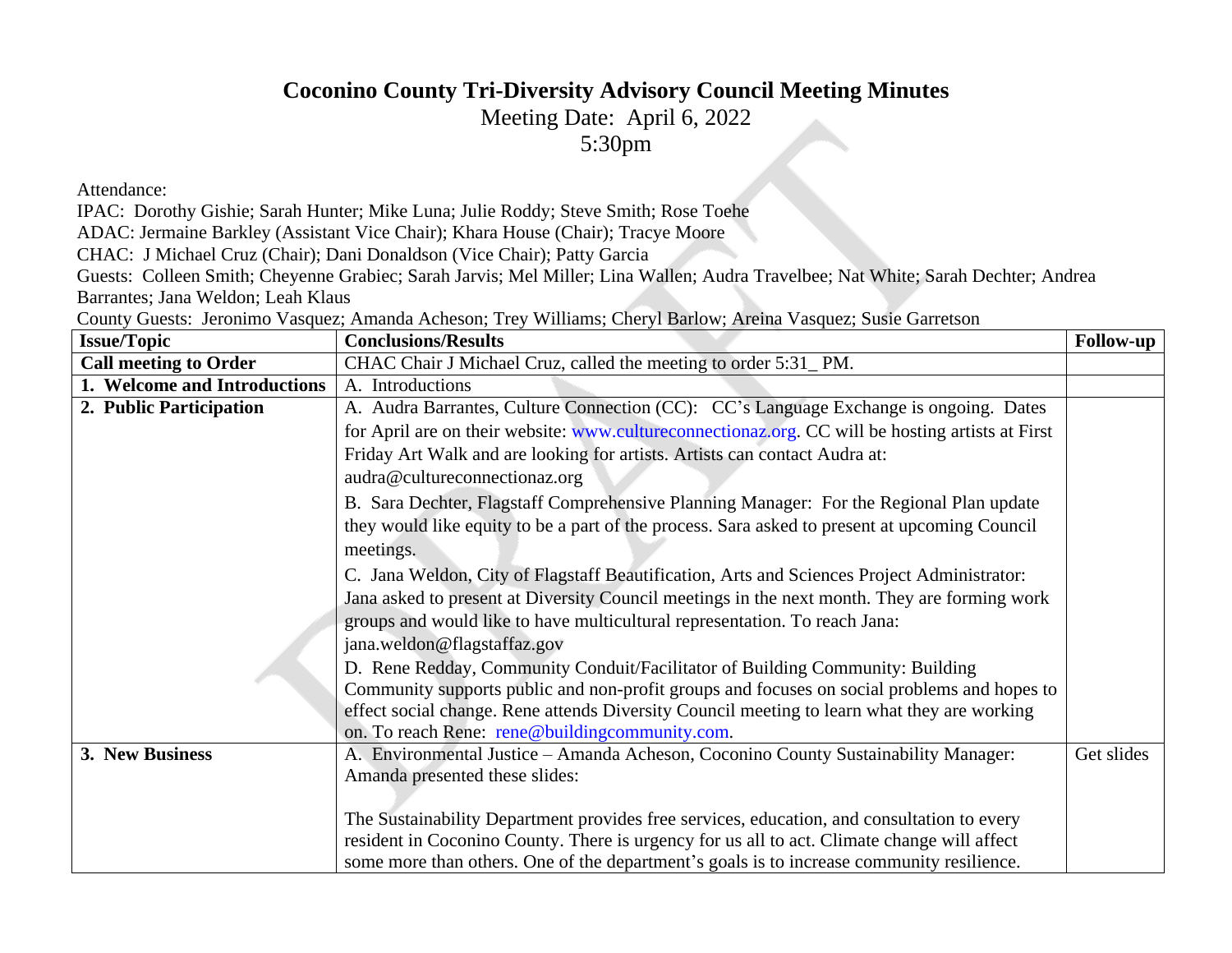| Amanda invited the Councils to be a part of their efforts.                                                                                                                                                                                                                                                                                                                                                                 |
|----------------------------------------------------------------------------------------------------------------------------------------------------------------------------------------------------------------------------------------------------------------------------------------------------------------------------------------------------------------------------------------------------------------------------|
| B. Coconino Community College (CCC) Proposition 438 – Dr. Colleen<br>Smith, President, and Cheyenne Grabiec (Dine), Community Outreach Direct<br>Smith and Cheyenne presented these slides:                                                                                                                                                                                                                                |
| Proposition is a tax reset of primary property tax, increasing it to \$.74. The intention-<br>CCC to be able to provide continue and increase programs for citizens of Coconin<br>learn more, go to: coconino.az.edu/prop-438 and www.yesforcoconino.com. Mer<br>questions/comments: Start early to use students from diverse backgrounds to assis<br>passage; Thank you to the college for being open to community needs. |
| C. NAU Cardiovascular Regulation Unit research on sex and race-based health d<br>Sara Jarvis, PhD, Associate Professor, NAU Department of Biological Sciences;<br>NAU Associate Professor, Department of Biological Sciences: Sara and Leah pro<br>slides:                                                                                                                                                                 |
| Students do research on how the body regulates blood pressure. Member commer<br>with Deb Harris at the Murdoch Center: Table at Juneteenth at the Murdoch Cen<br>18 Connecting with Sunnyside Neighborhood Association, Southside Community<br>and Plaza; Offer a program at the library including free blood screening.                                                                                                   |
| D. County Updates - Trey Williams, Coconino County Public Affairs Director:<br>1) Redistricting: Trey presented these slides on the redistricting of Supervise<br>https://storymaps.arcgis.com/stories/9d8d38db97b34ff691d2b8940428ba30<br>Supervisor Districts must be redistricted every 10 years according to population.                                                                                               |
| must have equal populations with a deviation of 5% allowed. One of the requirem<br>communities of interest cannot be split. The Supervisors have adopted five maps.<br>them go to: Coconino.az.gov/redistricting. Public comments so far can be viewed<br>input ends April 12. They have had four public input meetings over during March                                                                                  |
| 2) American Rescue Plan: The Board of Supervisors (BOS) allocated \$5milli<br>December for community projects from Congress. The Board has issued Request<br>Information (RFI) and wants to hear from Diversity Council members and the pul<br>what the needs are. This will help them know what to issue Requests for Proposal                                                                                            |
| hear about what needs are. How it impacted your organization. Once the RFPs are<br>Board and staff will refine. The Deadline to send an RFI is April 15. Information                                                                                                                                                                                                                                                       |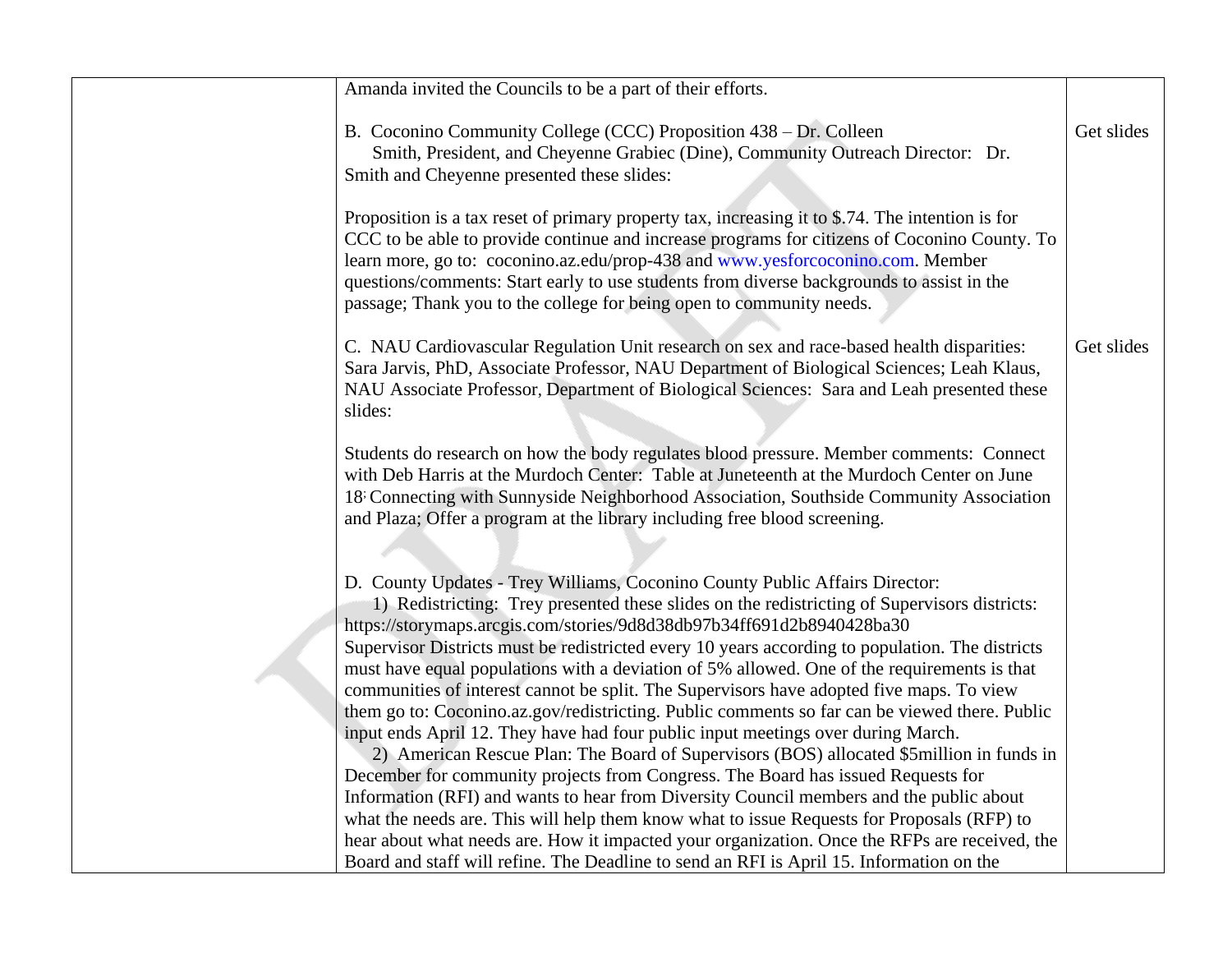|                  | County's RFI request:                                                                                |  |
|------------------|------------------------------------------------------------------------------------------------------|--|
|                  | https://coconino.az.gov/CivicAlerts.aspx?AID=2646                                                    |  |
|                  | 3) The BOS is beginning its budget process. In early May it will conduct budget meetings             |  |
|                  | with departments and adopt the FY2023 budget by June 30. They are asking for community               |  |
|                  | input as well. Over the next two months Trey will meet with the Councils.                            |  |
|                  |                                                                                                      |  |
|                  | E. Diversity Council Reports for January-March 2022:                                                 |  |
|                  | 1. African Diaspora Advisory Council (ADAC) - Khara House, ADAC Chair: ADAC                          |  |
|                  | has:                                                                                                 |  |
|                  |                                                                                                      |  |
|                  | participated in the Flagstaff's Stride Forward effort; hosted Black History Month Art                |  |
|                  | and Essay contest.                                                                                   |  |
|                  | Lived Black Experience community dialogs.<br>$\bullet$                                               |  |
|                  | Teachers are beginning to reach out to ADAC for better material. Students have been using or         |  |
|                  | accused of using the "n" word. Planning is underway for Juneteenth, partnering with the              |  |
|                  | Southside Community Association and will take place over the weekend of June 17-19.                  |  |
|                  | 2. Coconino Hispanic Advisory Council (CHAC) - J Michael Cruz, CHAC Chair:                           |  |
|                  | <b>PDF</b>                                                                                           |  |
|                  |                                                                                                      |  |
|                  | April 2022 Tri                                                                                       |  |
|                  | Diversity report.pdf                                                                                 |  |
|                  | 3. Indigenous Peoples Advisory Council (IPAC) – Rose Toehe, IPAC member:                             |  |
|                  | Presentation to IPAC were:                                                                           |  |
|                  | 4Kinship/Chiz for Cheii, which delivers firewood to the elderly, disabled, and chapter<br>$\bullet$  |  |
|                  | houses.                                                                                              |  |
|                  | County Manager Steve Peru reported that the Criminal Justice Coordinating Council                    |  |
|                  | has created an Indigenous Initiative committee and are working to ensure access to                   |  |
|                  | justice for all. This includes Court Navigators for Indigenous community members.                    |  |
|                  | They are planning to hire a new Director. The Diversity, Equity and Inclusion position               |  |
|                  | has changed from Supervisor to Director and recruitment has begun. He plans to meet                  |  |
|                  | with Councils to work on the job description. The hiring problem is cost of living.                  |  |
|                  | Stride Forward Transportation plan by David Wessell.                                                 |  |
|                  | Brian Francis reported that Coconino Community College received a five-year grant                    |  |
|                  | and is creating a Student Success Center for Native American Students at the Page and                |  |
|                  | Flagstaff campus.                                                                                    |  |
|                  |                                                                                                      |  |
|                  | Ross Altenbaugh of Flagstaff Shelter Services gave an update and invited IPAC<br>members for a tour. |  |
|                  |                                                                                                      |  |
| 5. Announcements | 1. Deb Harris, ADAC member: Miss Cleo's Tea Party                                                    |  |